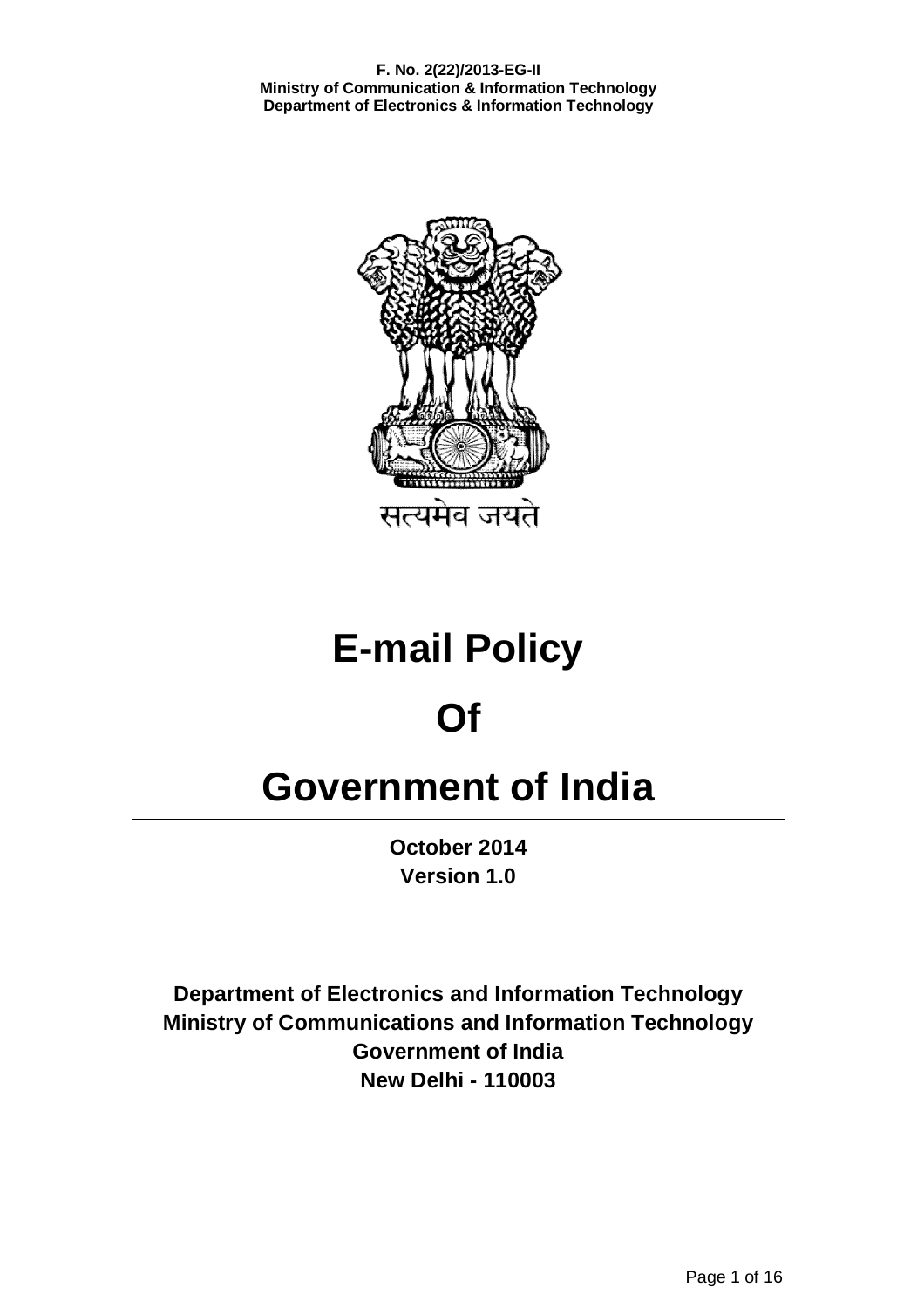# **Table of Contents**

| 2.  |  |  |  |
|-----|--|--|--|
| 3.  |  |  |  |
| 4.  |  |  |  |
| 5.  |  |  |  |
| 6.  |  |  |  |
| 7.  |  |  |  |
| 8.  |  |  |  |
| 9.  |  |  |  |
| 10. |  |  |  |
| 11. |  |  |  |
| 12. |  |  |  |
| 13. |  |  |  |
|     |  |  |  |
|     |  |  |  |
|     |  |  |  |
|     |  |  |  |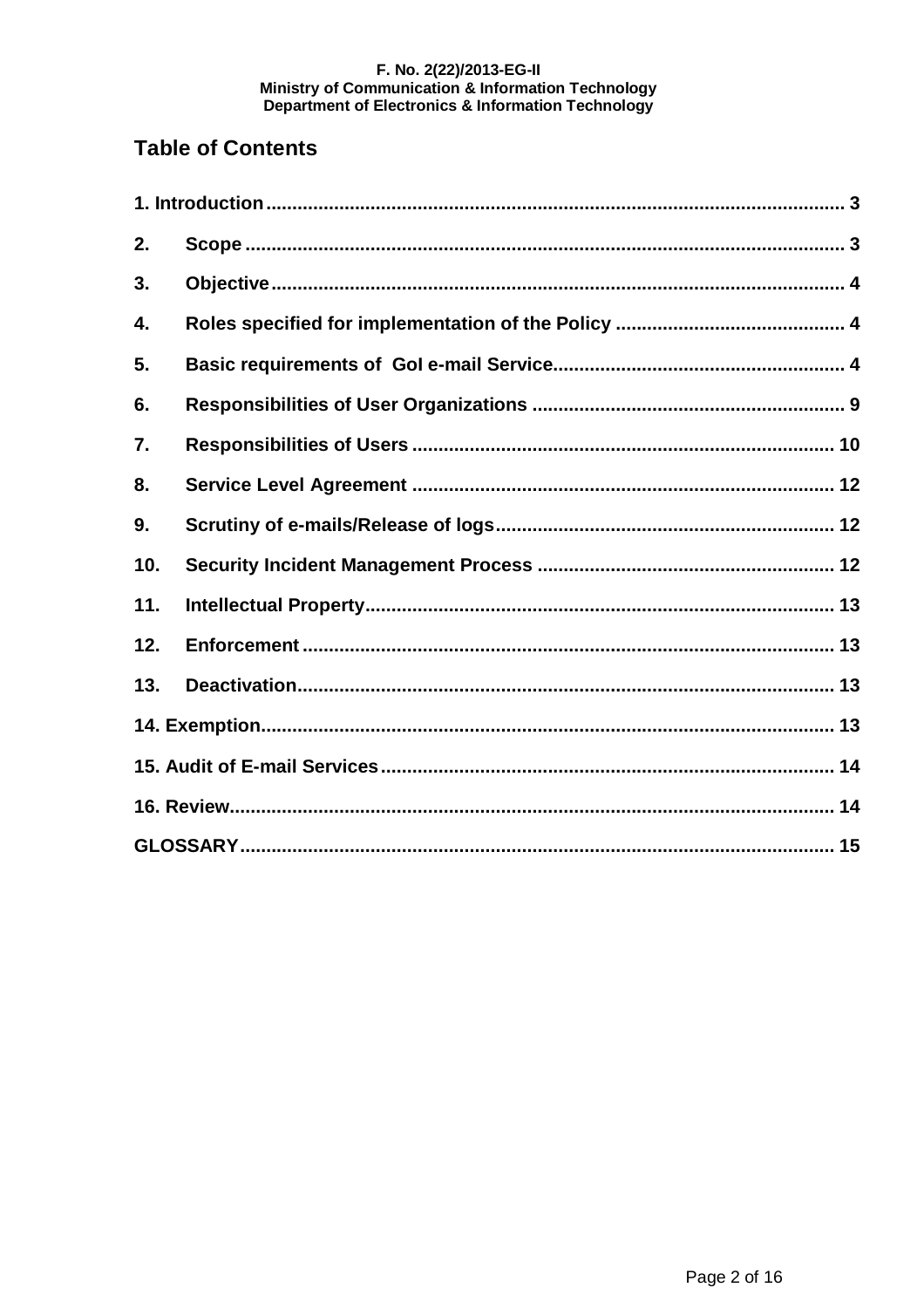#### **1. Introduction**

- **1.1** The Government uses e-mail as a major mode of communication. Communications include Government of India (GoI) data that travel as part of mail transactions between users [1] located both within the country and outside.
- **1.2** This policy of Government of India lays down the guidelines with respect to use of e-mail services. The Implementing Agency  $(IA)$   $^{[2]}$ for the GoI e-mail service shall be National Informatics Centre (NIC), under the Department of Electronics and Information Technology (DeitY), Ministry of Communications and Information Technology. The organisations exempted under Clause 14 will themselves become the Implementing Agency (IA) for the purpose of this policy.

#### **2. Scope**

- **2.1** Only the e-mail services provided by NIC, the Implementing Agency of the Government of India shall be used for official communications by all organizations except those exempted under clause no 14 of this policy. The e-mail services provided by other service providers shall not be used for any official communication.
- **2.2** This policy is applicable to all employees of GoI and employees of those State/UT Governments that use the e-mail services of GoI and also those State/UT Governments that choose to adopt this policy in future. The directives contained in this policy must be followed by all of them with no exceptions. All users of e-mail services can find further information in the supporting policies available on http://www.deity.gov.in/content/policiesguidelines under the caption "E-mail Policy".
- **2.3** E-mail can be used as part of the electronic file processing in Government of India. Further information in this regard is available at: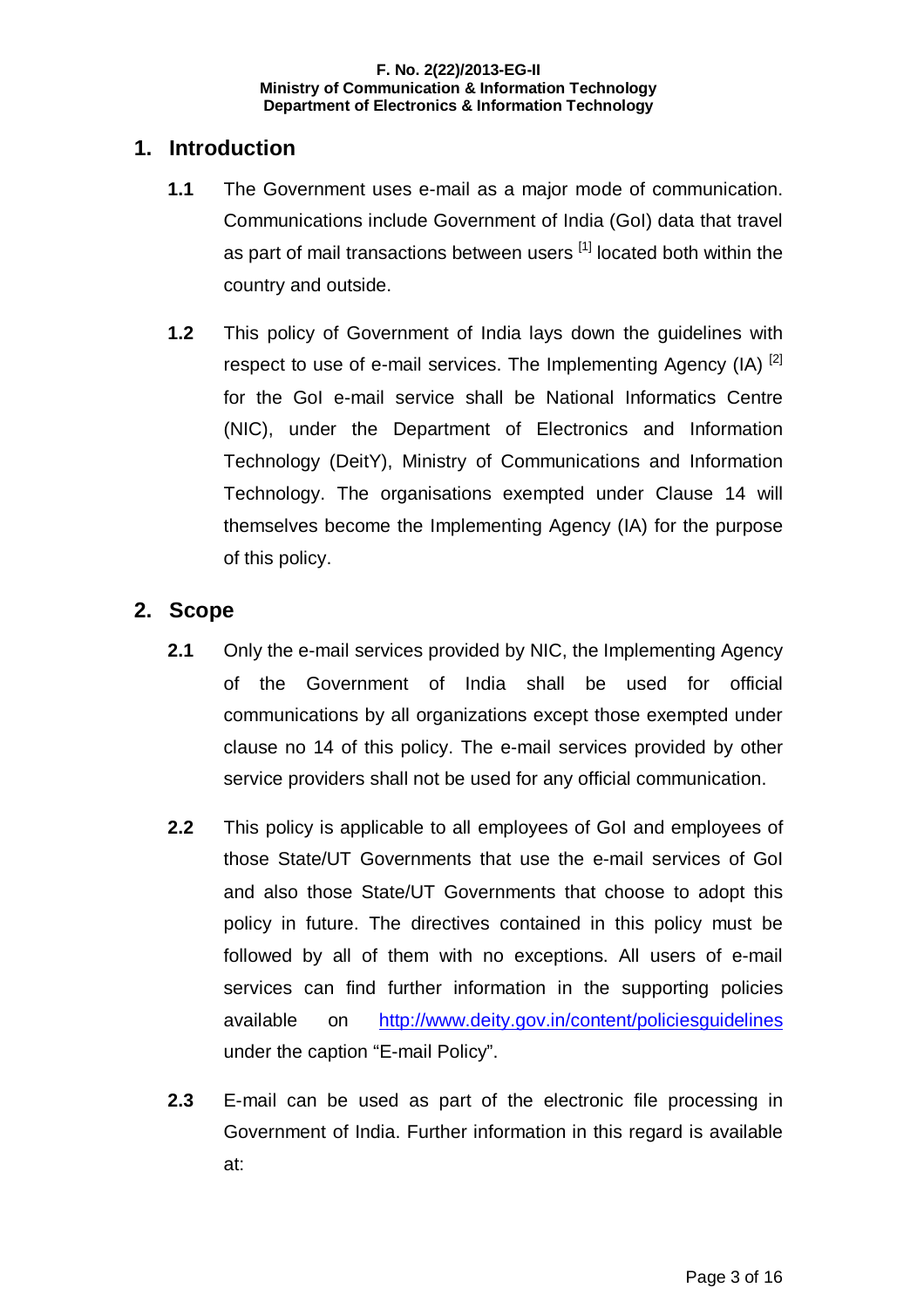http://darpg.gov.in/darpgwebsite\_cms/Document/file/CSMeOP\_1st Edition.pdf.

# **3. Objective**

- **3.1** The objective of this policy is to ensure secure access and usage of Government of India e-mail services by its users. Users have the responsibility to use this resource in an efficient, effective, lawful, and ethical manner. Use of the Government of India e-mail service amounts to the user's agreement to be governed by this policy.
- **3.2** All services under e-mail are offered free of cost to all officials under Ministries / Departments / Statutory Bodies / Autonomous bodies (henceforth referred to as "Organization  $[3]$ " in the policy) of both Central and State/UT Governments. More information is available under "NIC e-mail Services and Usage Policy" at http://www.deity.gov.in/content/policiesguidelines/ under the caption "E-mail Policy".
- **3.3** Any other policies, guidelines or instructions on e-mail previously issued shall be superseded by this policy.

# **4. Roles specified for implementation of the Policy**

The following roles are specified in each organization using the GoI e-mail service. The official identified for the task shall be responsible for the management of the entire user base configured under that respective domain.

- **4.1** Competent Authority<sup>[4]</sup> as identified by each organization
- **4.2** Designated nodal officer<sup>[5]</sup> as identified by each organization
- **4.3** GoI e-mail service Implementing Agency (IA), i.e. National Informatics Centre or the exempt organisation as per Clause 14 of this policy.

# **5. Basic requirements of GoI e-mail Service**

**5.1 Security**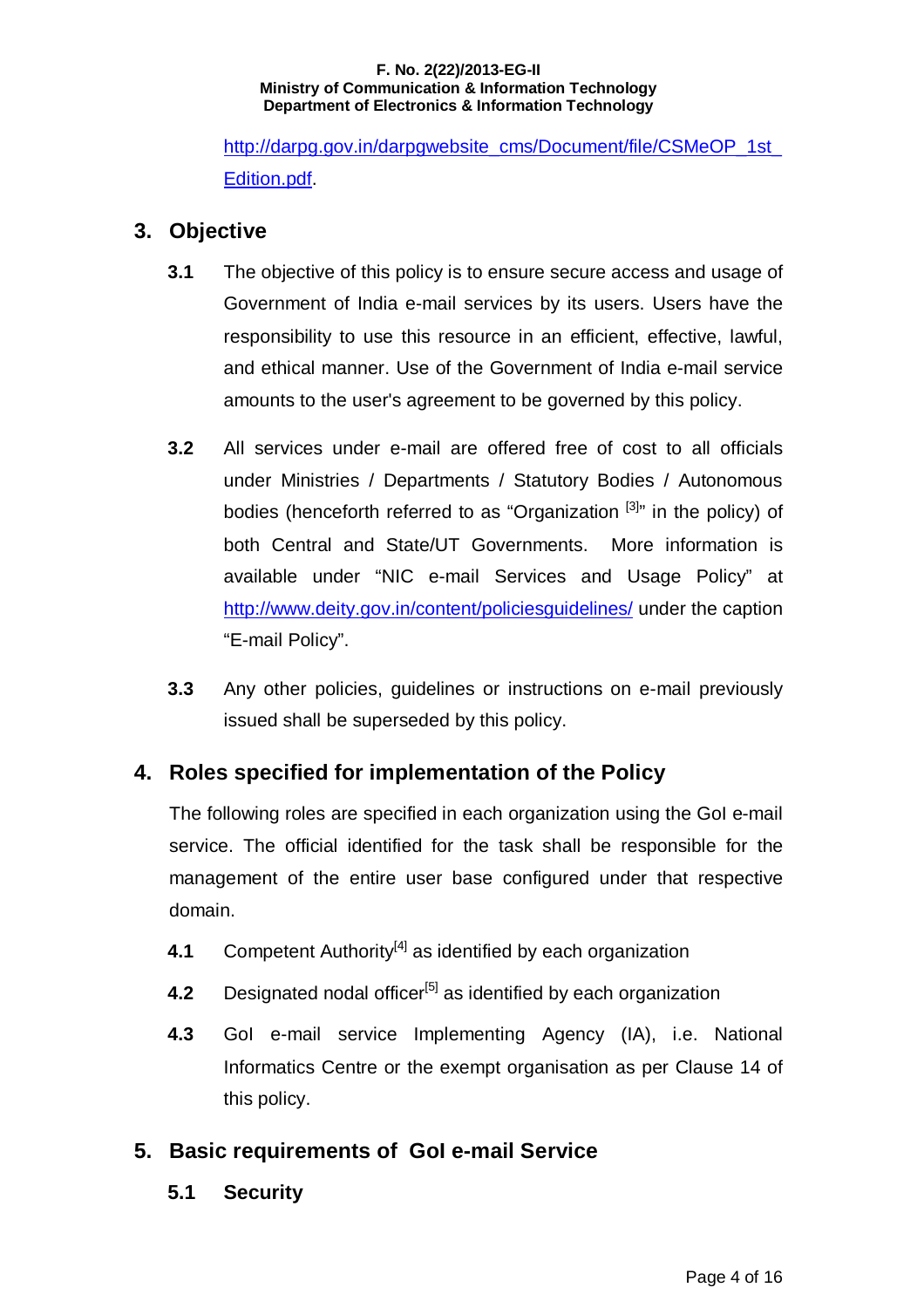- **a)** Considering the security concerns with regard to a sensitive deployment like e-mail, apart from the service provided by the IA, there would not be any other e-mail service under GoI.
- **b)** All organizations, except those exempted under clause 14 of this policy, should migrate their e-mail services to the centralized deployment of the IA for security reasons and uniform policy enforcement. For the purpose of continuity, the e-mail address of the organization migrating their service to the IA deployment shall be retained as part of the migration process. Wherever it is technically feasible, data migration shall also be done.
- **c)** Secure access to the GoI email service
	- i) It is recommended for users working in sensitive offices to use VPN<sup>[7]</sup>/OTP<sup>[8]</sup> for secure authentication as deemed appropriate by the competent authority.
	- ii) It is recommended that GoI officials on long deputation/stationed abroad and handling sensitive information should use (VPN)/ (OTP) for accessing GoI email services as deemed appropriate by the competent authority.
	- iii) It is recommended that Embassies and missions abroad should use Static IP addresses for accessing the services of the IA as deemed appropriate by the competent authority.
	- iv) More information is available under "Guidelines for E-mail Management and Effective E-mail Usage" at http://www.deity.gov.in/content/policiesguidelines under the caption "E-mail Policy".
- **d)** From the perspective of security, the following shall be adhered to by all users of GoI e-mail service:
	- i) Relevant Policies framed by Ministry of Home Affairs, relating to classification, handling and security of information shall be followed.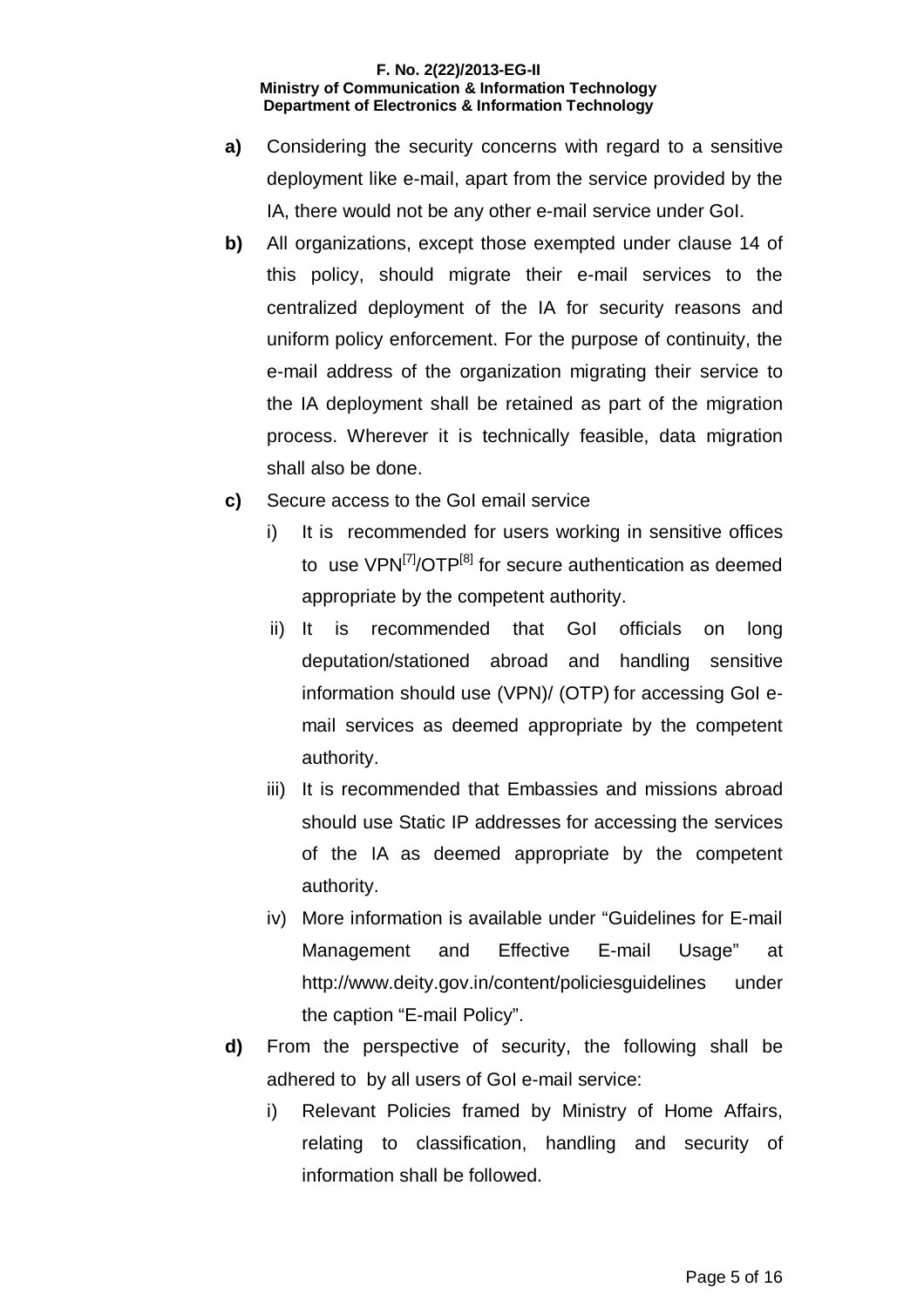- ii) Use of Digital Signature Certificate (DSC) [6] and encryption shall , be mandatory for sending e-mails deemed as classified and sensitive, in accordance with the relevant policies of Ministry of Home Affairs. Updation of current mobile numbers under the personal profile of users is mandatory for security reasons. The number would be used only for alerts and information regarding security sent by the IA. Updation of personal e-mail id (preferably from a service provider within India), in addition to the mobile number, shall also be mandatory in order to reach the user through an alternate means for sending alerts.
- iii) Users shall not download e-mails from their official e-mail account, configured on the GoI mail server, by configuring POP<sup>[9]</sup> or IMAP<sup>[10]</sup> on any other e-mail service provider. This implies that users should not provide their GoI e-mail account details (id and password) to their accounts on private e-mail service providers.
- iv) Any e-mail addressed to a user, whose account has been deactivated /deleted, shall not be redirected to another email address. Such e-mails may contain contents that belong to the Government and hence no e-mails shall be redirected.
- v) The concerned nodal officer of the organization shall ensure that the latest operating system, anti-virus and application patches are available on all the devices, in coordination with the User.
- vi) In case a compromise of an e-mail id is detected by the IA, an SMS alert shall be sent to the user on the registered mobile number. In case an "attempt" to compromise the password of an account is detected, an e-mail alert shall be sent. Both the e-mail and the SMS shall contain details of the action to be taken by the user. In case a user does not take the required action even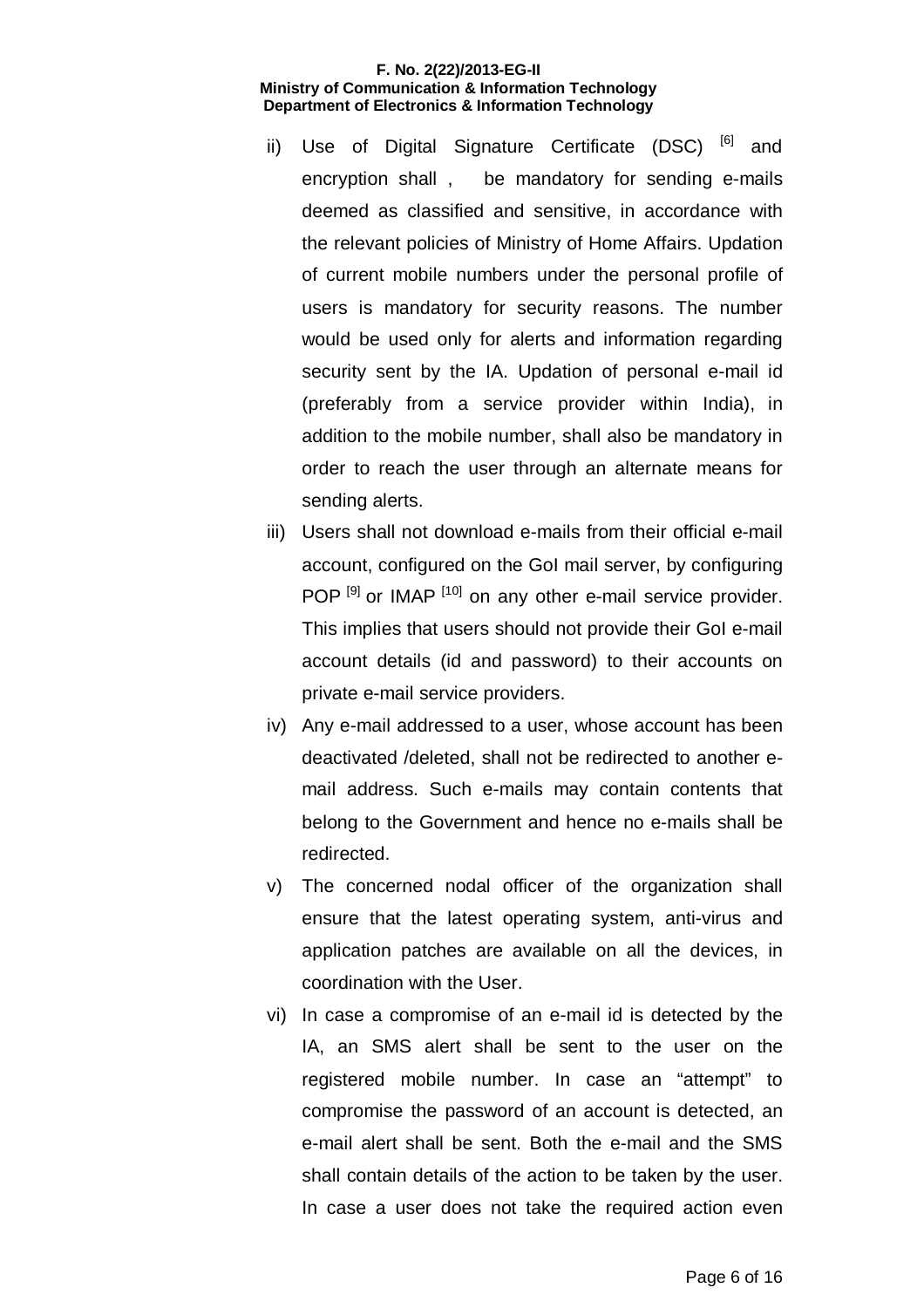after five such alerts (indicating a compromise), the IA reserves the right to reset the password of that particular e-mail id under intimation to the nodal officer of that respective organization.

- vii) In case of a situation when a compromise of a user id impacts a large user base or the data security of the deployment, the IA shall reset the password of that user id. This action shall be taken on an immediate basis, and the information shall be provided to the user and the nodal officer subsequently. SMS shall be one of the prime channels to contact a user; hence all users should ensure that their mobile numbers are updated.
- viii) Forwarding of e-mail from the e-mail id provided by GoI to the Government official's personal id outside the GoI email service is not allowed due to security reasons. Official e-mail id provided by the IA can be used to communicate with any other user, whether private or public. However, the user must exercise due discretion on the contents that are being sent as part of the e-mail.
- ix) Auto-save of password in the Government e-mail service shall not be permitted due to security reasons.
- x) More details regarding security measures are available in "NIC Security Policy" at http://www.deity.gov.in/content/policiesguidelines under the caption "E-mail Policy".
- xi) The guidelines for effective e-mail usage have been described in "Guidelines for E-mail Account Management and Effective E-mail Usage" available at http://www.deity.gov.in/content/policiesquidelines under the caption "Email Policy".

# **5.2 E-mail Account Management**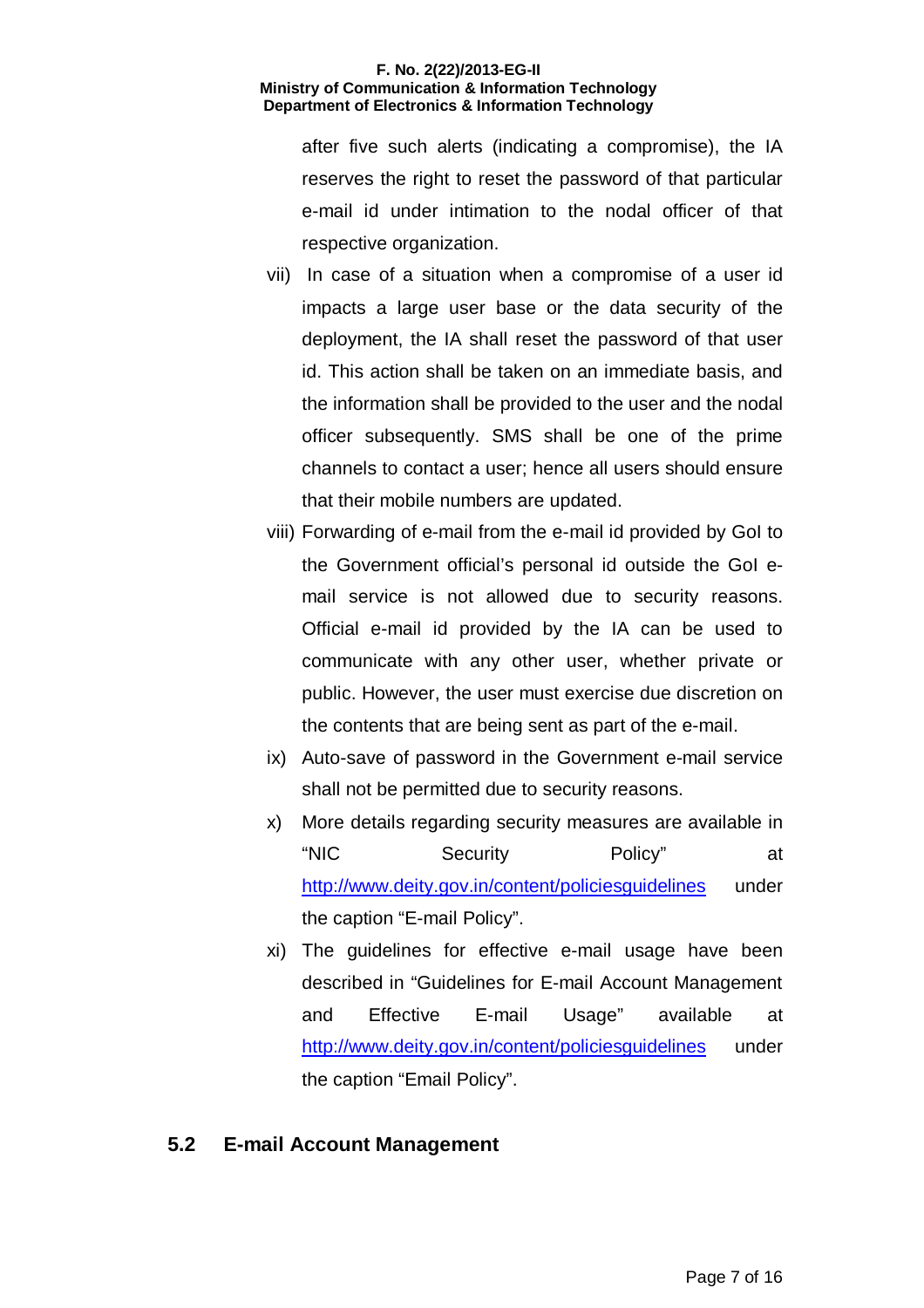- a) Based on the request of the respective organizations, IA will create two ids, one based on the designation and the other based on the name. Designation based id's are recommended for officers dealing with the public. Use of alphanumeric characters as part of the e-mail id is recommended for sensitive users as deemed appropriate by the competent authority.
- b) Government officers who resign or superannuate after rendering at least 20 years of service shall be allowed to retain the name based e-mail address i.e. userid@gov.in for one year post resignation or superannuation. Subsequently, a new e-mail address with the same user id but with a different domain address (for instance, userid@pension.gov.in), would be provided by the IA for their entire life.

More details pertaining to e-mail account management are provided in "Guidelines for E-mail Account Management and Effective E-mail Usage" available at http://www.deity.gov.in/content/policiesguidelines under the caption "Email Policy". The document covers creation of E-mail addresses, process of account creation, process of handover of designationbased ids, status of account after resignation and superannuation, data retention & backup and deactivation of accounts.

#### **5.3 Delegated Admin Console**

Organizations can avail the "Delegated Admin Console" service from IA. Using the console the authorized person of an organization can create/delete/change the password of user ids under that respective domain as and when required without routing the request through IA. Organizations that do not opt for the admin console need to forward their requests with complete details to the IA's support cell (support@gov.in).

#### **5.4 E-mail Domain & Virtual Hosting**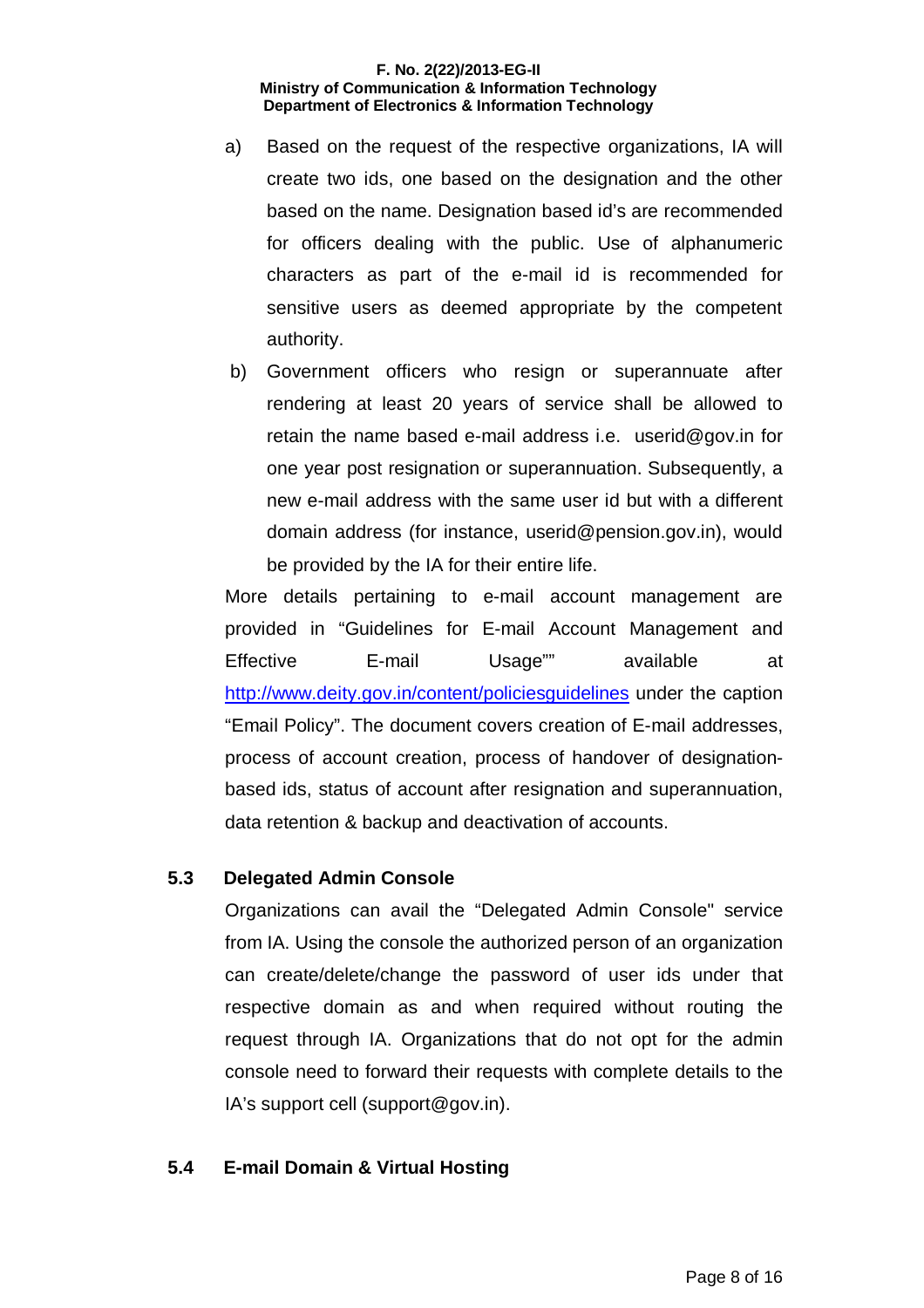- a) GoI provides virtual domain hosting for e-mail. If an organization so desires, the IA can offer a domain of e-mail addresses as required by them. This implies that if an organization requires an address resembling the website that they are operating, IA can provide the same.
- b) By default, the address "userid@gov.in" shall be assigned to the users. The user id shall be created as per the addressing policy available available at the state  $\alpha$ http://www.deity.gov.in/content/policiesguidelines/ under "Email Policy".
- C) Organizations desirous of an e-mail address belonging to other domains (e.g. xxxx@deity.gov.in, yyyy@tourism.gov.in) need to forward their requests to the IA

#### **5.5 Use of Secure Passwords**

All users accessing the e-mail services must use strong passwords for security of their e-mail accounts. More details about the password policy are available in "Password Policy" at http://www.deity.gov.in/content/policiesguidelines under the caption "E-mail Policy".

#### **5.6 Privacy**

Users should ensure that e-mails are kept confidential. IA shall take all possible precautions on maintaining privacy. Users must ensure that information regarding their password or any other personal information is not shared with anyone.

# **6. Responsibilities of User Organizations**

#### **6.1 Policy Compliance**

a) All user organizations shall implement appropriate controls to ensure compliance with the e-mail policy by their users. IA shall give the requisite support in this regard.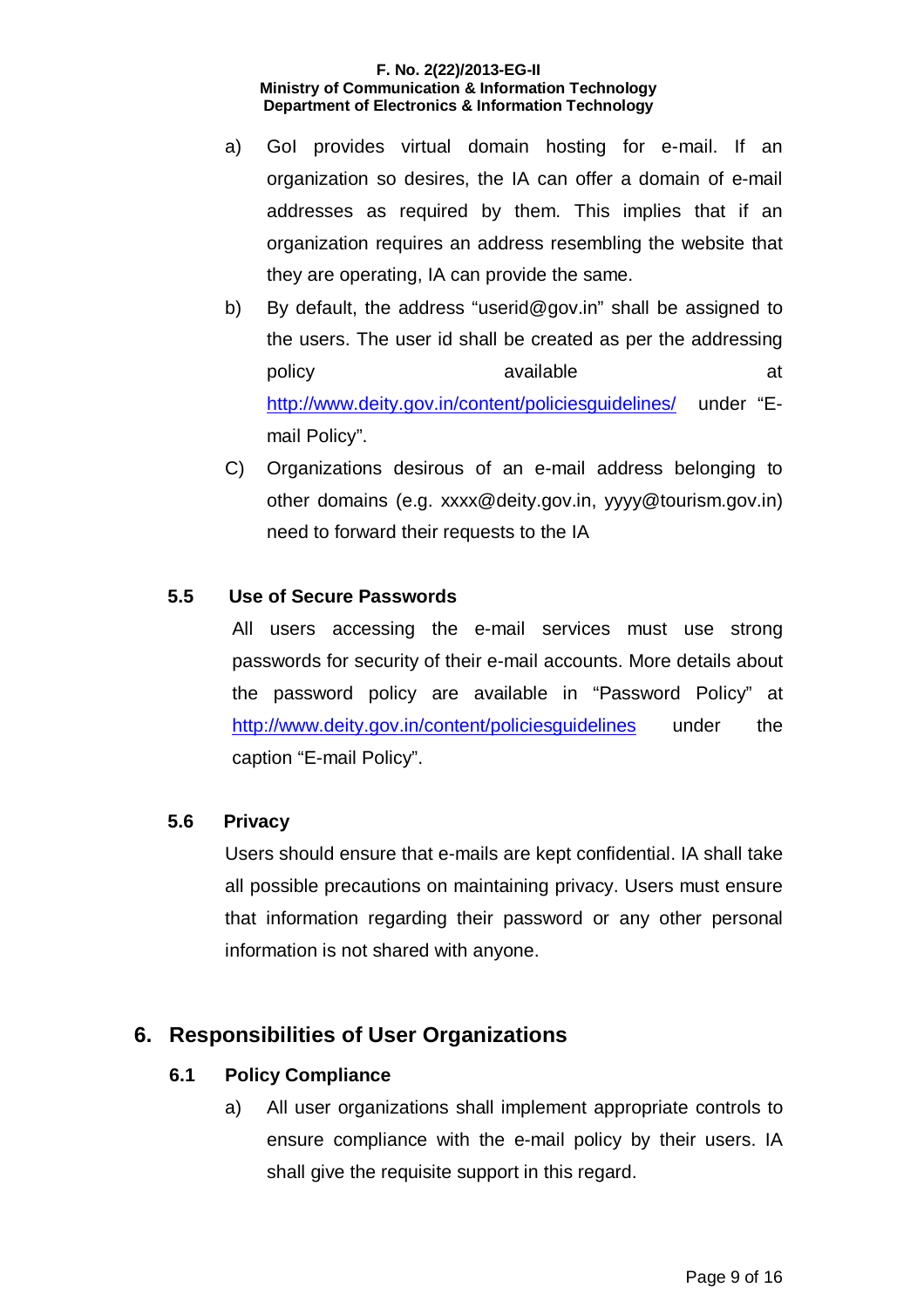- b) The user organizations shall ensure that official e-mail accounts of all its users are created only on the e-mail server of the IA**.**
- c) Nodal officer of the user organization shall ensure resolution of all incidents related to the security aspects of the e-mail policy. IA shall give the requisite support in this regard.
- d) Competent Authority of the user organization shall ensure that training and awareness programs on e-mail security are organized at regular intervals. Implementing Agency shall provide the required support.

#### **6.2 Policy Dissemination**

- a) Competent Authority of the concerned organization should ensure dissemination of the e-mail policy.
- b) Competent Authority should use Newsletters, banners, bulletin boards etc, to facilitate increased awareness on the e-mail policy.
- c) Orientation programs for new recruits shall include a session on the e-mail policy.

# **7. Responsibilities of Users**

# **7.1 Appropriate Use of E-mail Service**

a) E-mail is provided as a professional resource to assist users in fulfilling their official duties. Designation based ids should be used for official communication and name based ids can be used for both official and personal communication.

# **b) Examples of inappropriate use of the e-mail service**

- i) Creation and exchange of e-mails that could be categorized as harassing, obscene or threatening.
- ii) Unauthorized exchange of proprietary information or any other privileged, confidential or sensitive information.
- iii) Unauthorized access of the services. This includes the distribution of e-mails anonymously, use of other officers' user ids or using a false identity.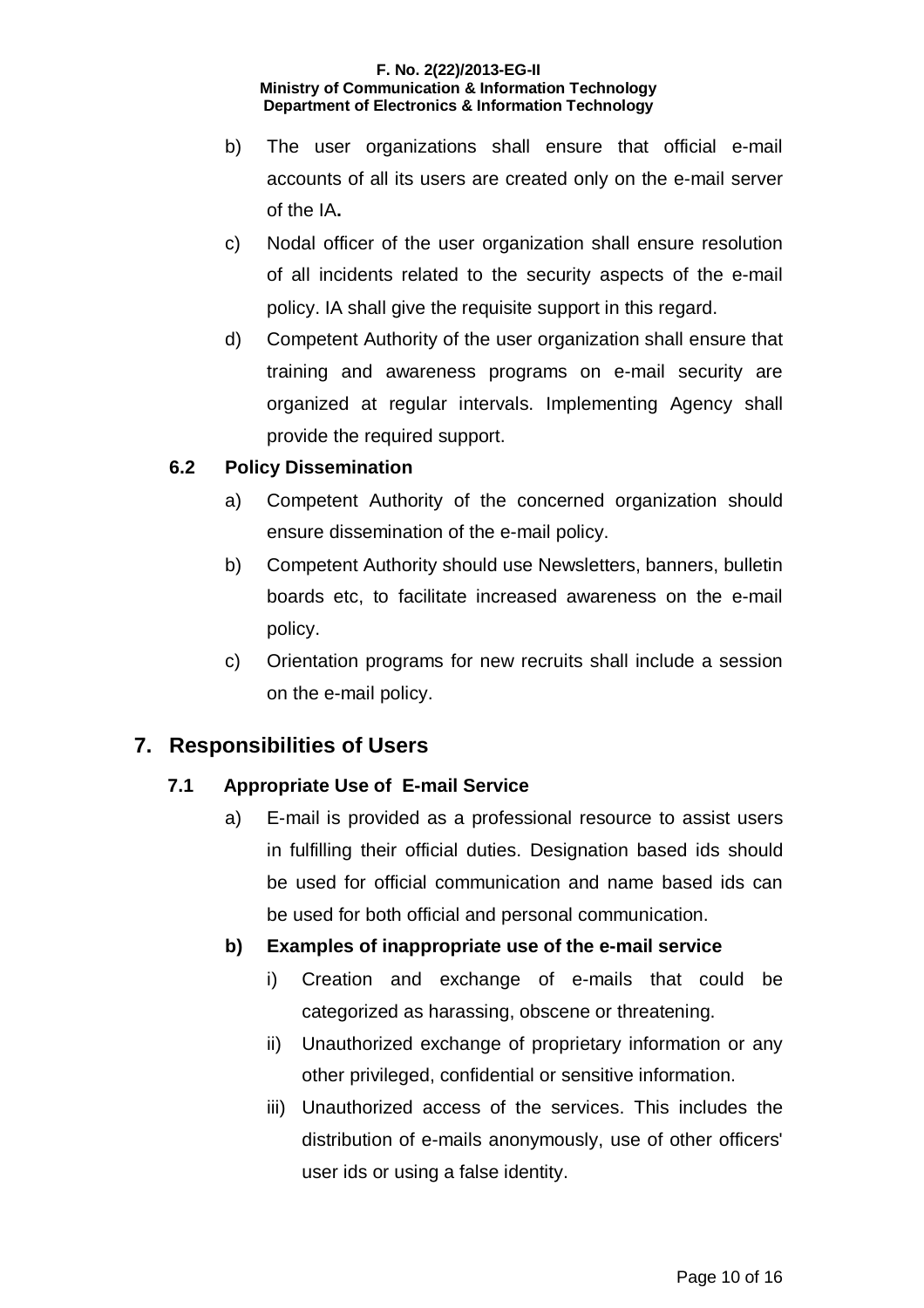- iv) Creation and exchange of advertisements, solicitations, chain letters and other unofficial, unsolicited e-mail.
- v) Creation and exchange of information in violation of any laws, including copyright laws.
- vi) Wilful transmission of an e-mail containing a computer virus.
- vii) Misrepresentation of the identity of the sender of an email.
- viii) Use or attempt to use the accounts of others without their permission.
- ix) Transmission of e-mails involving language derogatory to religion, caste, ethnicity, sending personal e-mails to a broadcast list, exchange of e-mails containing antinational messages, sending e-mails with obscene material, etc.
- x) Use of distribution lists for the purpose of sending e-mails that are personal in nature, such as personal functions, etc.

Any case of inappropriate use of e-mail accounts shall be considered a violation of the policy and may result in deactivation [11] of the account. Further, such instances may also invite scrutiny by the investigating agencies depending on the nature of violation.

#### **7.2 User's Role**

- a) The User is responsible for any data/e-mail that is transmitted using the GoI e-mail system. All e-mails/data sent through the mail server are the sole responsibility of the user owning the account.
- b) Sharing of passwords is prohibited.
- c) The user's responsibility shall extend to the following:
	- i) Users shall be responsible for the activities carried out on their client systems, using the accounts assigned to them.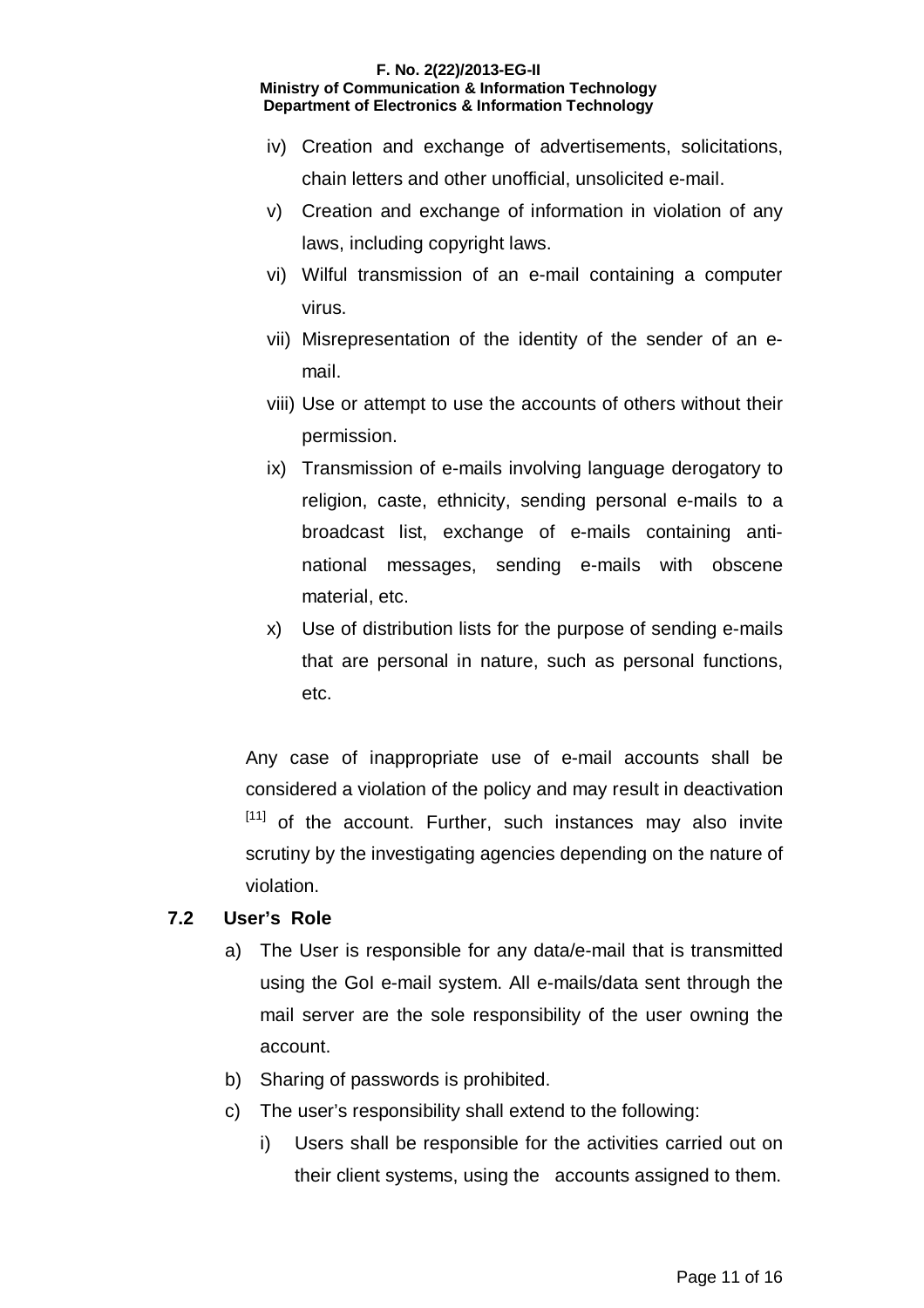- ii) The 'reply all' and the use of 'distribution lists' should be used with caution to reduce the risk of sending e-mails to wrong people.
- iii) Back up of important files shall be taken by the user at regular intervals. The IA shall not restore the data lost due to user's actions.

# **8. Service Level Agreement**

The IA shall provide the e-mail services based on the Service Level Agreement (SLA) available at http://www.deity.gov.in/content/policiesguidelines under the caption "Email Policy".

# **9. Scrutiny of e-mails/Release of logs**

- **9.1** Notwithstanding anything in the clauses above, the disclosure of logs/e-mails to law enforcement agencies and other organizations by the IA would be done only as per the IT Act 2000 and other applicable laws.
- **9.2** The IA shall neither accept nor act on the request from any other organization, save as provided in this clause, for scrutiny of e-mails or release of logs.
- **9.3** IA will maintain logs for a period of two years.

# **10. Security Incident Management Process**

- **10.1** A security incident is defined as any adverse event that can impact the availability, integrity, confidentiality and authority of Government data. Security incidents can be due to factors like malware, phishing <sup>[12],</sup> loss of a device, compromise of an e-mail id etc.
- **10.2** It shall be within the right of the IA to deactivate or remove any feature of the e-mail service if it is deemed as a threat and can lead to a compromise of the service.
- **10.3** Any security incident, noticed or identified by a user must immediately be brought to the notice of the Indian Computer Emergency Response Team (ICERT) and the IA.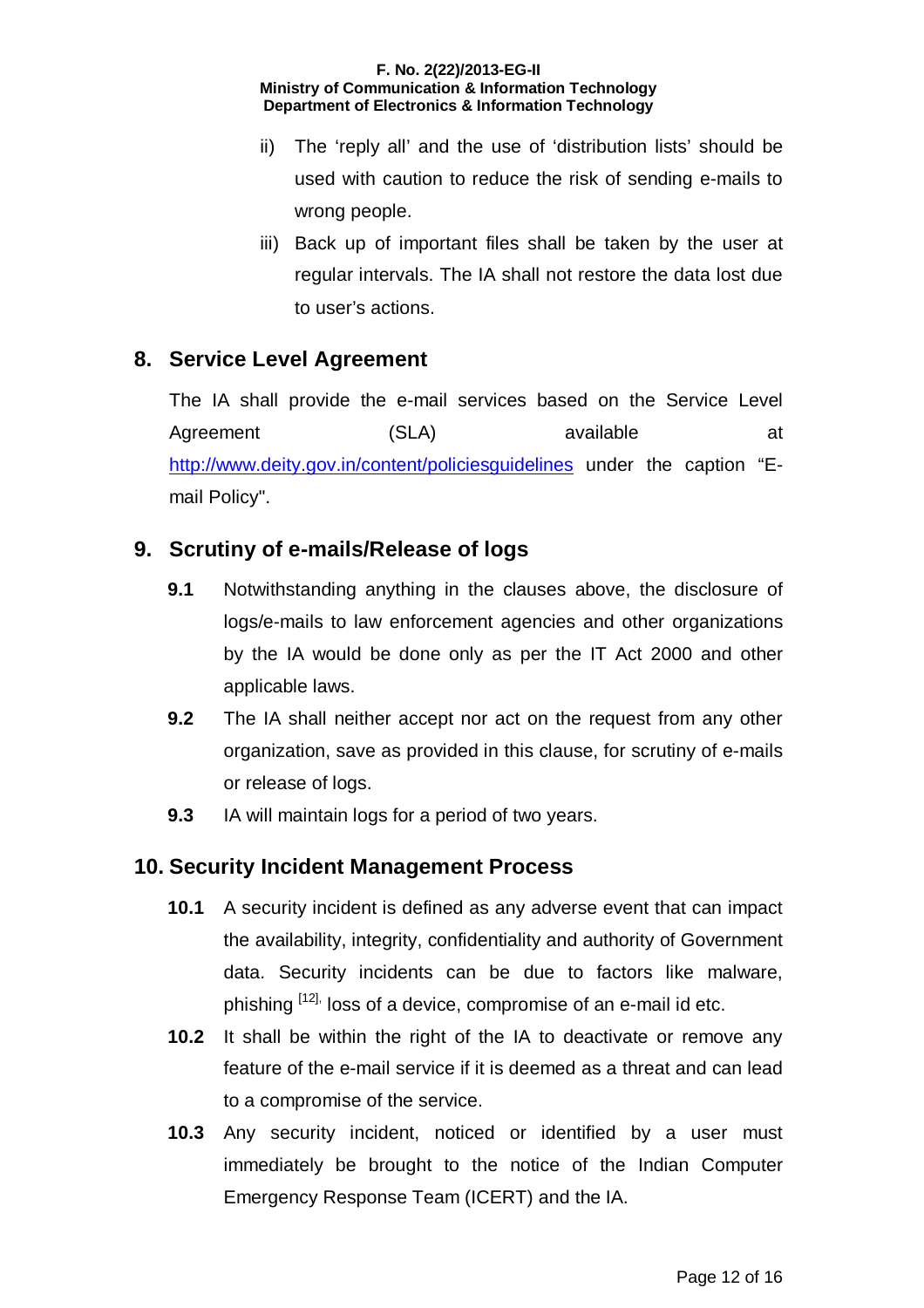# **11. Intellectual Property**

**11.1** Material accessible through the IA's e-mail service and resources may be subject to protection under privacy, publicity, or other personal rights and intellectual property rights, including but not limited to, copyrights and laws protecting patents, trademarks, trade secrets or other proprietary information. Users shall not use the Government service and resources in any manner that would infringe, dilute, misappropriate, or otherwise violate any such rights.

#### **12. Enforcement**

- **12.1** This "E-mail policy" is applicable to all Government employees as specified in clause 2.2.
- **12.2** Each organization shall be responsible for ensuring compliance with the provisions of this policy. The Implementing Agency would provide necessary technical assistance to the organizations in this regard.

# **13. Deactivation**

- **13.1** In case of threat to the security of the Government service, the email id being used to impact the service may be suspended or deactivated immediately by the IA.
- **13.2** Subsequent to deactivation, the concerned user and the competent authority of that respective organization shall be informed.

# **14. Exemption**

**14.1** Organizations, including those dealing with national security, that currently have their own independent mail servers can continue to operate the same, provided the e-mail servers are hosted in India. These organizations however need to ensure that the principles of the e-mail policy are followed. However, in the interest of uniform policy enforcement and security, it is recommended that these organizations should consider migrating to the core service of the IA.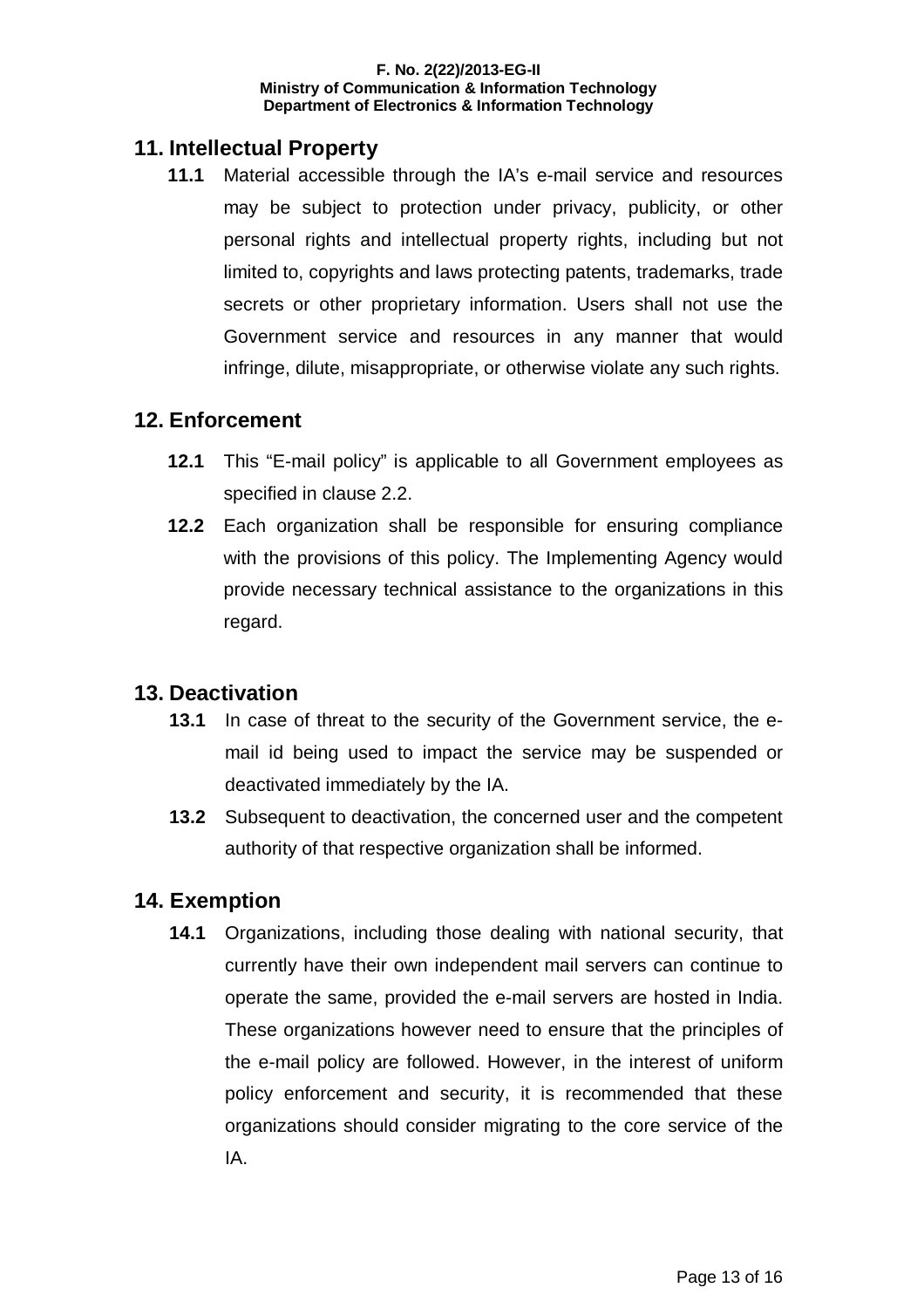- **14.2** Indian Missions and Posts abroad may, however, maintain alternative e-mail services hosted outside India to ensure availability of local communication channels under exigent circumstances such as disruption of internet services that can cause non-availability of Government e-mail services.
- **14.3** Organizations operating Intranet <sup>[13]</sup> mail servers with air-gap are exempted from this policy.

# **15. Audit of E-mail Services**

The security audit of NIC email services and other organizations maintaining their own mail server shall be conducted periodically by an organization approved by Deity.

#### **16. Review**

Future changes in this Policy, as deemed necessary, shall be made by DeitY with approval of the Minister of Communication & IT after due interministerial consultations.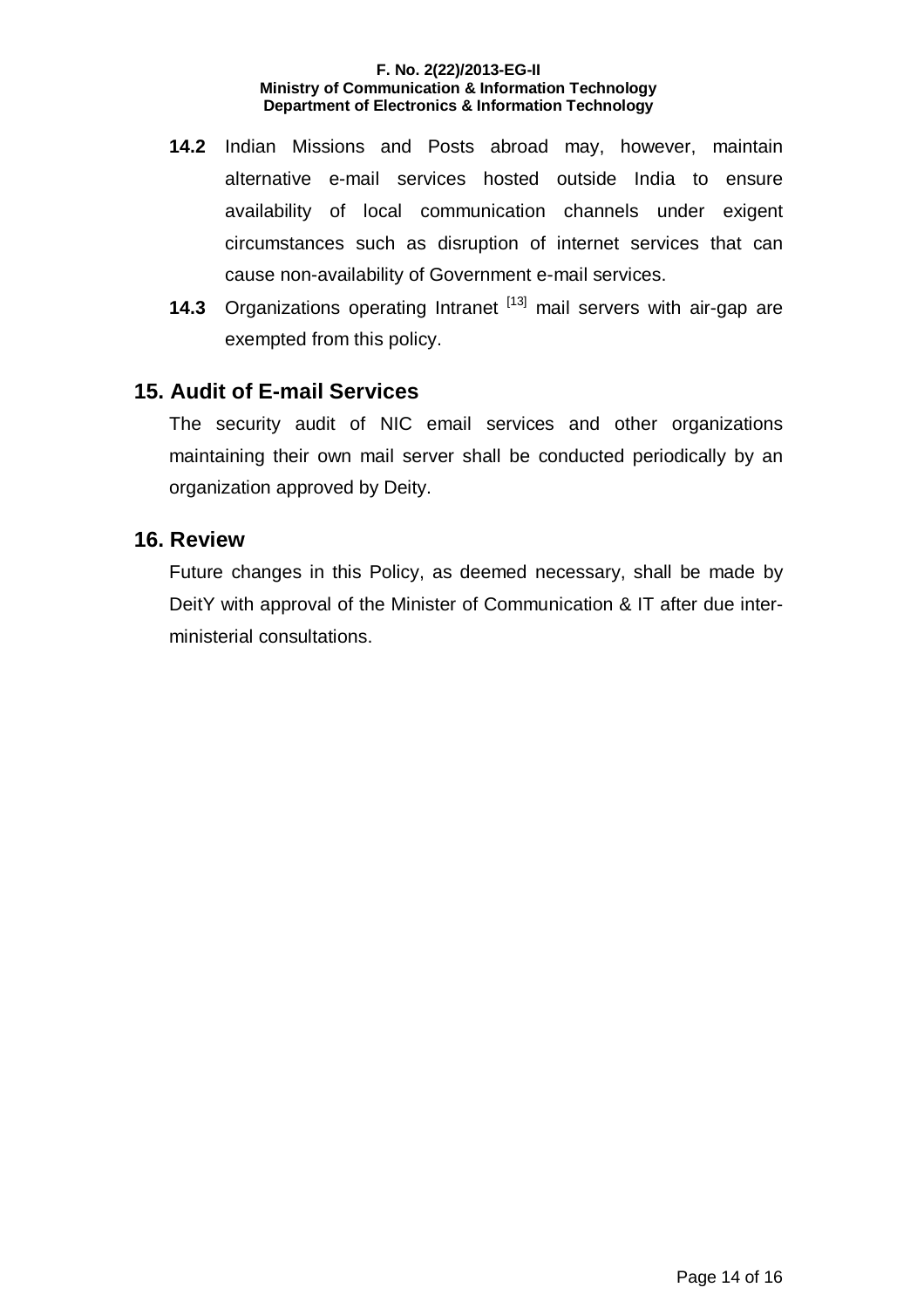#### **GLOSSARY**

| S.No         | <b>TERM</b>                        | <b>DEFINITION</b>                                                                                                                                                                                                                                                                                                                                                                                               |
|--------------|------------------------------------|-----------------------------------------------------------------------------------------------------------------------------------------------------------------------------------------------------------------------------------------------------------------------------------------------------------------------------------------------------------------------------------------------------------------|
| $\mathbf{1}$ | <b>Users</b>                       | Refers to Government/State/UT employees who<br>are<br>accessing the Government e-mail services.                                                                                                                                                                                                                                                                                                                 |
| $\mathbf{2}$ | <b>Implementing</b><br>agency (IA) | For the purpose of this policy, the implementing agency is<br>"National Informatics Centre" under the Department of<br>Electronics and Information Technology,<br>Ministry of<br>Communications and Information Technology, Government<br>of India                                                                                                                                                              |
| 3            | <b>Organization</b>                | For the purpose of this policy, organisation refers to all<br>ministries/departments/offices/statutory bodies/autonomous<br>bodies, both at the Central and State level. Government<br>organizations offering commercial services are not included.                                                                                                                                                             |
| 4            | <b>Competent Authority</b>         | Officer responsible for taking and approving all decisions<br>relating to this policy in his Organization                                                                                                                                                                                                                                                                                                       |
| 5.           | <b>Nodal Officer</b>               | Officer responsible for all matters relating to this policy who<br>will coordinate on behalf of the Organization                                                                                                                                                                                                                                                                                                |
| 6            | <b>DSC</b>                         | digital signature is a mathematical scheme for<br>A<br>demonstrating the authenticity of a digital message or<br>document. A valid digital signature gives the recipient<br>reason to believe that the e-mail was created by a known<br>sender, such that the sender cannot deny having sent the<br>e-mail (authentication and non-repudiation) and that the e-<br>mail was not altered in transit (integrity). |
| 7            | <b>VPN</b>                         | A virtual private network extends a private network across<br>a public network, such as the <b>Internet</b> . It enables a<br>computer to send and receive data across shared or public<br>networks as if it were directly connected to the private<br>network, while benefitting from the functionality, security<br>and management policies of the private network                                            |
| ୪            | <b>OTP</b>                         | A one-time password (OTP) is a password that is valid for<br>only one login session or transaction. OTPs avoid a number<br>of shortcomings that are associated with traditional (static)<br>passwords                                                                                                                                                                                                           |
| 9            | <b>POP</b>                         | POP is short for Post Office Protocol, a protocol used to<br>retrieve e-mail from a mail server.                                                                                                                                                                                                                                                                                                                |
| 10           | <b>IMAP</b>                        | IMAP is short for "The Internet Message Access<br>Protocol", a protocol used to retrieve e-mail from a remote<br>mail server. Unlike POP, in IMAP, Messages are displayed<br>on your local computer but are kept and stored on the mail<br>server. IMAP allows you to sync your folders with the e-mail<br>server which is not possible using POP.                                                              |